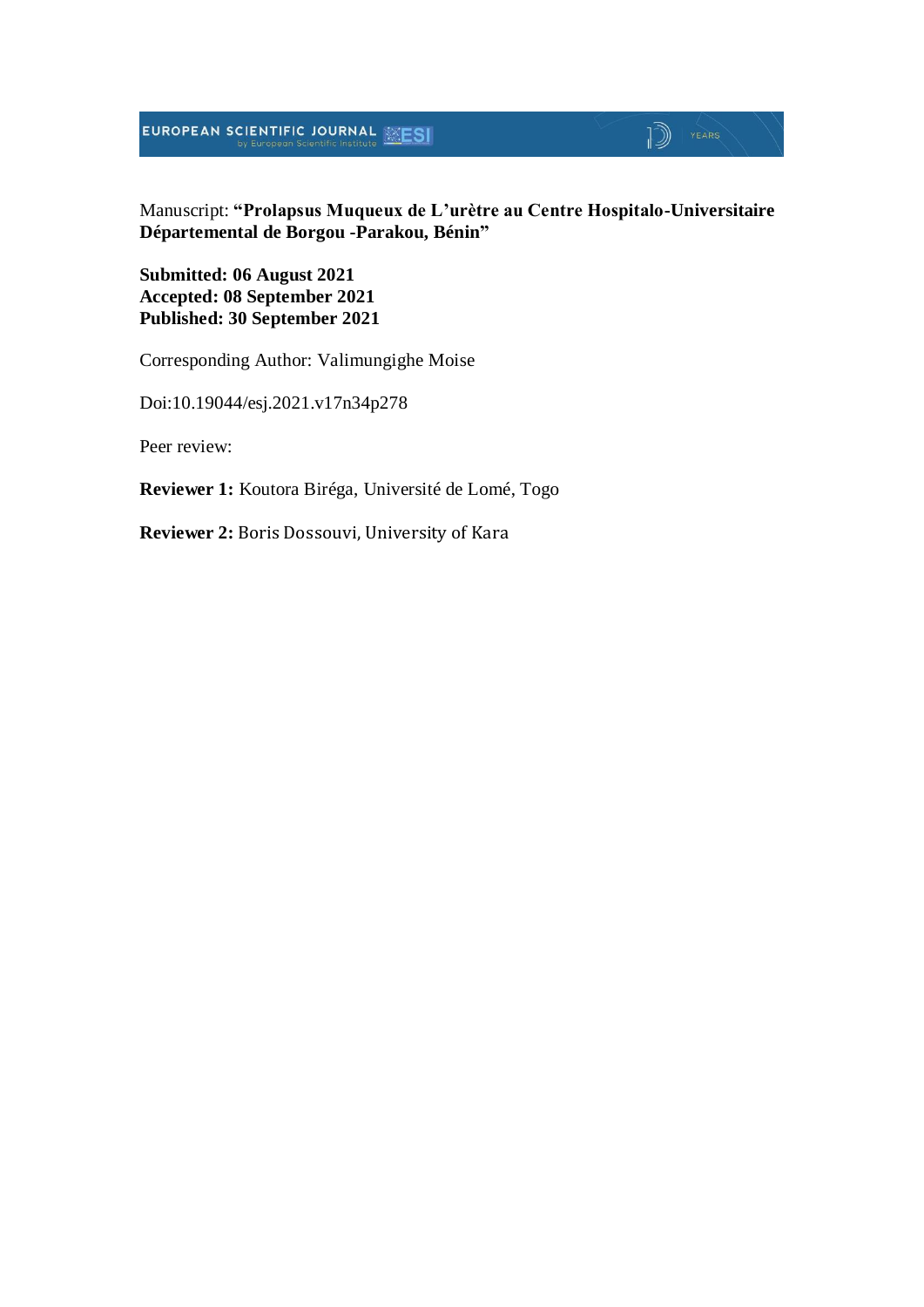# **ESJ** *Manuscript Evaluation Form 2021*

This form is designed to summarize the manuscript peer review that you have completed and to ensure that you have considered all appropriate criteria in your review. Your review should provide a clear statement, to the authors and editors, of the modifications necessary before the paper can be published or the specific reasons for rejection.

Please respond within the appointed time so that we can give the authors timely responses and feedback.

NOTE: ESJ promotes peer review procedure based on scientific validity and technical quality of the paper (not perceived the impact). You are also not required to do proofreading of the paper. It could be recommended as part of the revision. *ESJ editorial office would like to express its special gratitude for your time and efforts. Our editorial team is a substantial reason that stands ESJ out from the crowd!* 

| Reviewer Name: KOUTORA Biréga                                                                                                               | Email:                                     |  |  |
|---------------------------------------------------------------------------------------------------------------------------------------------|--------------------------------------------|--|--|
| University/Country: Université de Lomé / Togo                                                                                               |                                            |  |  |
| Date Manuscript Received: 12 Août 2021                                                                                                      | Date Review Report Submitted: 15 Août 2021 |  |  |
| Manuscript Title: Prolapsus muqueux de l'urètre au centre hospitalo-universitaire<br>départemental de Borgou - Parakou, République du Benin |                                            |  |  |
| ESJ Manuscript Number: 0859/21                                                                                                              |                                            |  |  |
| You agree your name is revealed to the author of the paper:<br>Yes                                                                          |                                            |  |  |
| You approve, your name as a reviewer of this paper, is available in the "review history" of the paper: Yes                                  |                                            |  |  |

You approve, this review report is available in the "review history" of the paper: Yes

### **Evaluation Criteria:**

**Please give each evaluation item a numeric rating on a 5-point scale, along with a thorough explanation for each point rating.**

| <i><b>Questions</b></i>                                                    | <b>Rating Result</b><br>[Poor] $1-5$<br>[Excellent] |
|----------------------------------------------------------------------------|-----------------------------------------------------|
| 1. The title is clear and it is adequate to the content of the<br>article. | 4                                                   |
| Cf le texte pour les observations                                          |                                                     |
| 2. The abstract clearly presents objects, methods and<br>results.          | 3                                                   |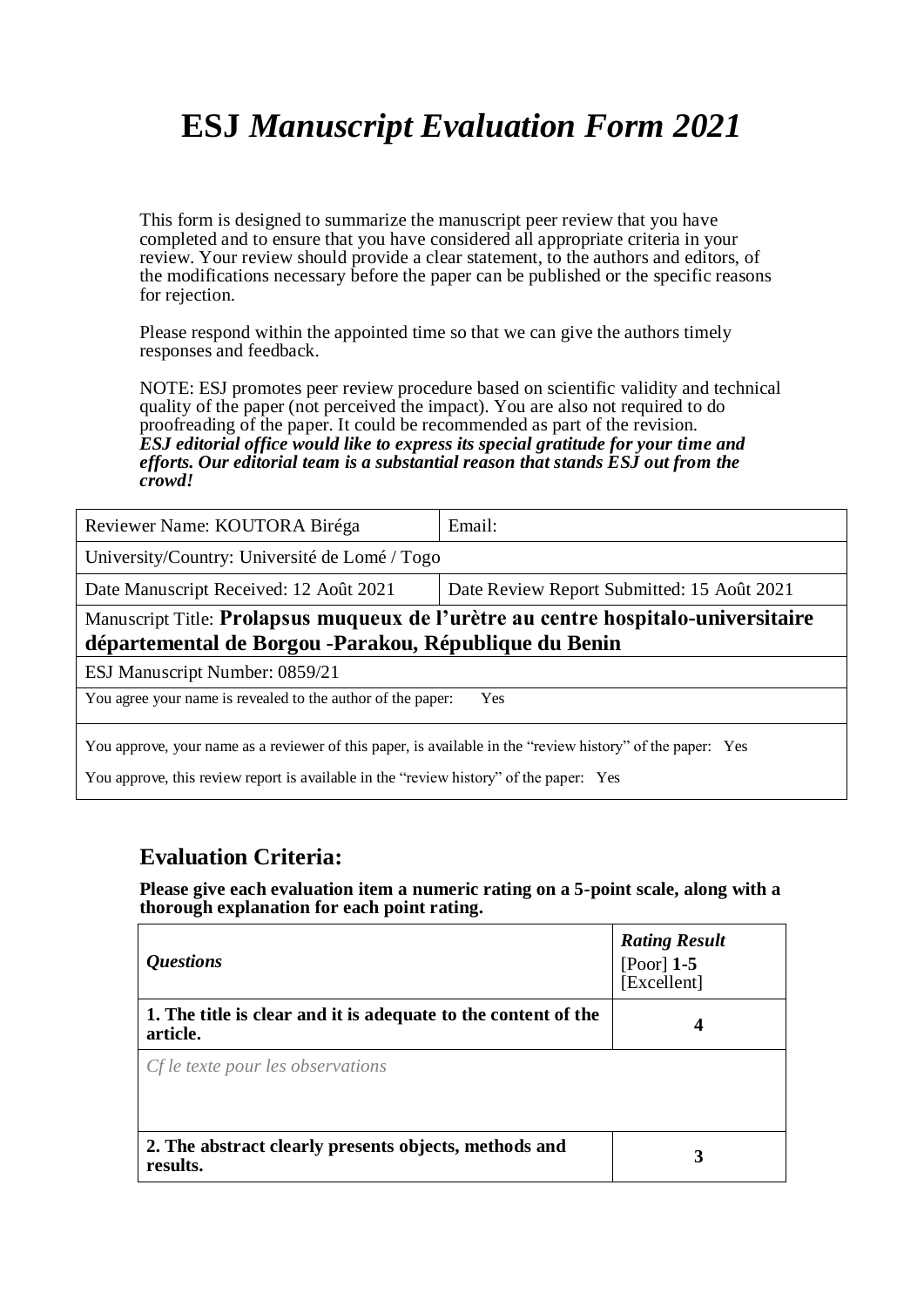| Cf le texte pour les observations                                             |   |
|-------------------------------------------------------------------------------|---|
| 3. There are few grammatical errors and spelling<br>mistakes in this article. | 4 |
| (Please insert your comments)                                                 |   |
| 4. The study methods are explained clearly.                                   | 3 |
| Cf le texte pour les observations                                             |   |
| 5. The results are clear and do not contain errors.                           | 3 |
| Cf le texte pour les observations                                             |   |
| 6. The conclusions or summary are accurate and<br>supported by the content.   | 4 |
| (Please insert your comments)                                                 |   |
| 7. The references are comprehensive and appropriate.                          | 3 |
| Cf le texte pour les observations                                             |   |

**Comments and Suggestions to the Author(s):** La redaction doit respecter les recommandations de la revue ESJ sur la presentation de l'article, la citation des références et l'écriture des références. Puisque c'est une serie de 7 cas, il faudrait presenter un tableau récapitulatif des cas cliniques faisant ressortir des éléments clés, à défaut de décrire chaque cas clinique.

EUROPEAN SCIENTIFIC JOURNAL **ESI**  $\sqrt{2}$   $YEARS$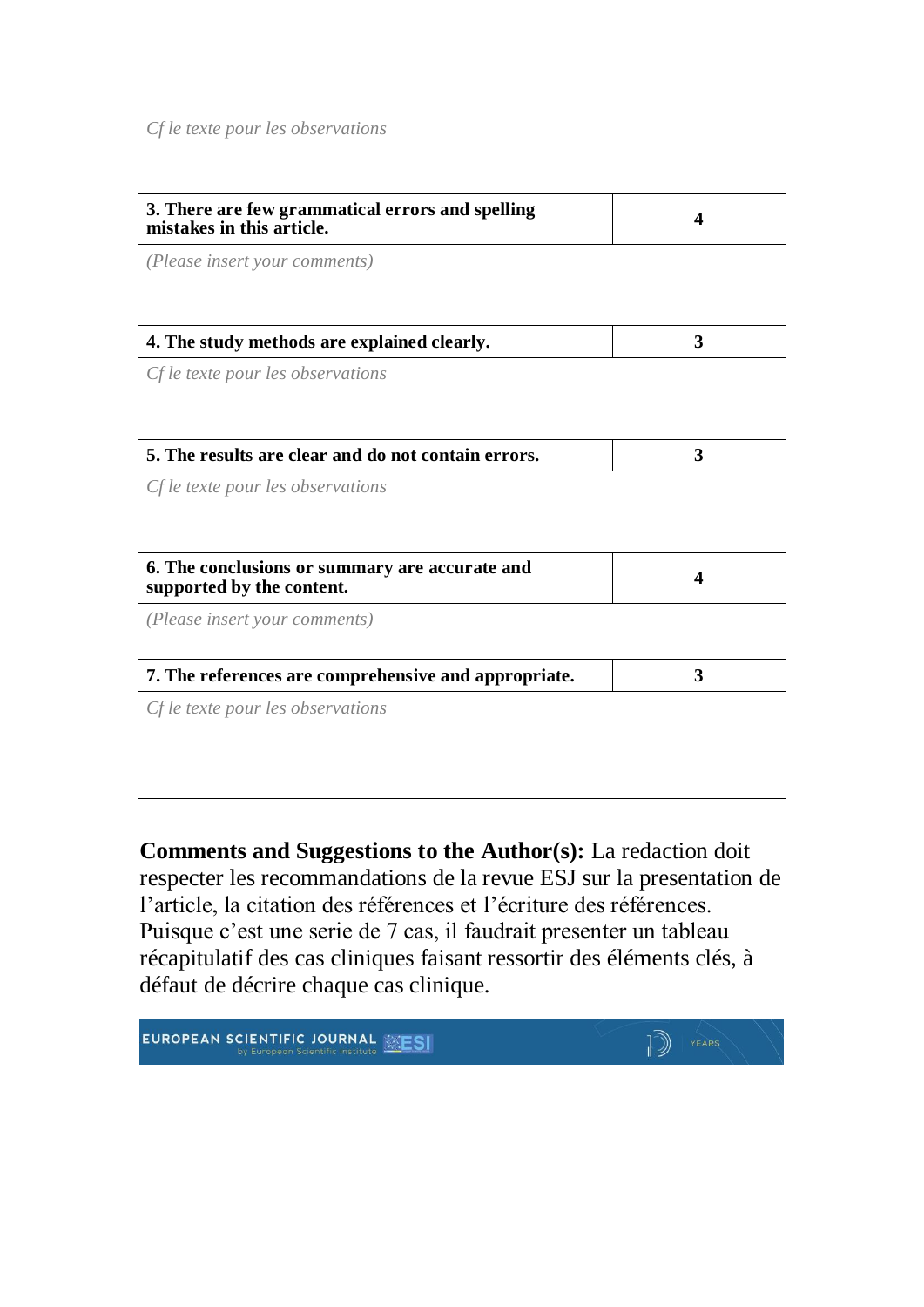# **ESJ** *Manuscript Evaluation Form 2021*

This form is designed to summarize the manuscript peer review that you have completed and to ensure that you have considered all appropriate criteria in your review. Your review should provide a clear statement, to the authors and editors, of the modifications necessary before the paper can be published or the specific reasons for rejection.

Please respond within the appointed time so that we can give the authors timely responses and feedback.

NOTE: ESJ promotes peer review procedure based on scientific validity and technical quality of the paper (not perceived the impact). You are also not required to do proofreading of the paper. It could be recommended as part of the revision. *ESJ editorial office would like to express its special gratitude for your time and efforts. Our editorial team is a substantial reason that stands ESJ out from the crowd!* 

| <b>Reviewer Name:</b>                                                                                                                                                                                |                                          |  |
|------------------------------------------------------------------------------------------------------------------------------------------------------------------------------------------------------|------------------------------------------|--|
| University/Country: University of Kara                                                                                                                                                               |                                          |  |
| Date Manuscript Received:                                                                                                                                                                            | Date Review Report Submitted: 18/08/2021 |  |
| Manuscript Title: Mucosal prolapse of the urethra at the departmental university hospital of Borgou                                                                                                  |                                          |  |
| -Parakou, Republic of Benin                                                                                                                                                                          |                                          |  |
| ESJ Manuscript Number: 0859/21                                                                                                                                                                       |                                          |  |
| You agree your name is revealed to the author of the paper:<br>Yes                                                                                                                                   |                                          |  |
| You approve, your name as a reviewer of this paper, is available in the "review history" of the paper: Yes<br>You approve, this review report is available in the "review history" of the paper: Yes |                                          |  |

### **Evaluation Criteria:**

**Please give each evaluation item a numeric rating on a 5-point scale, along with a thorough explanation for each point rating.**

| <i><b>Ouestions</b></i>                                                    | <b>Rating Result</b><br>[Poor] $1-5$<br>[Excellent] |
|----------------------------------------------------------------------------|-----------------------------------------------------|
| 1. The title is clear and it is adequate to the content of the<br>article. | 5                                                   |
| (Please insert your comments)                                              |                                                     |
| 2. The abstract clearly presents objects, methods and                      | 4                                                   |